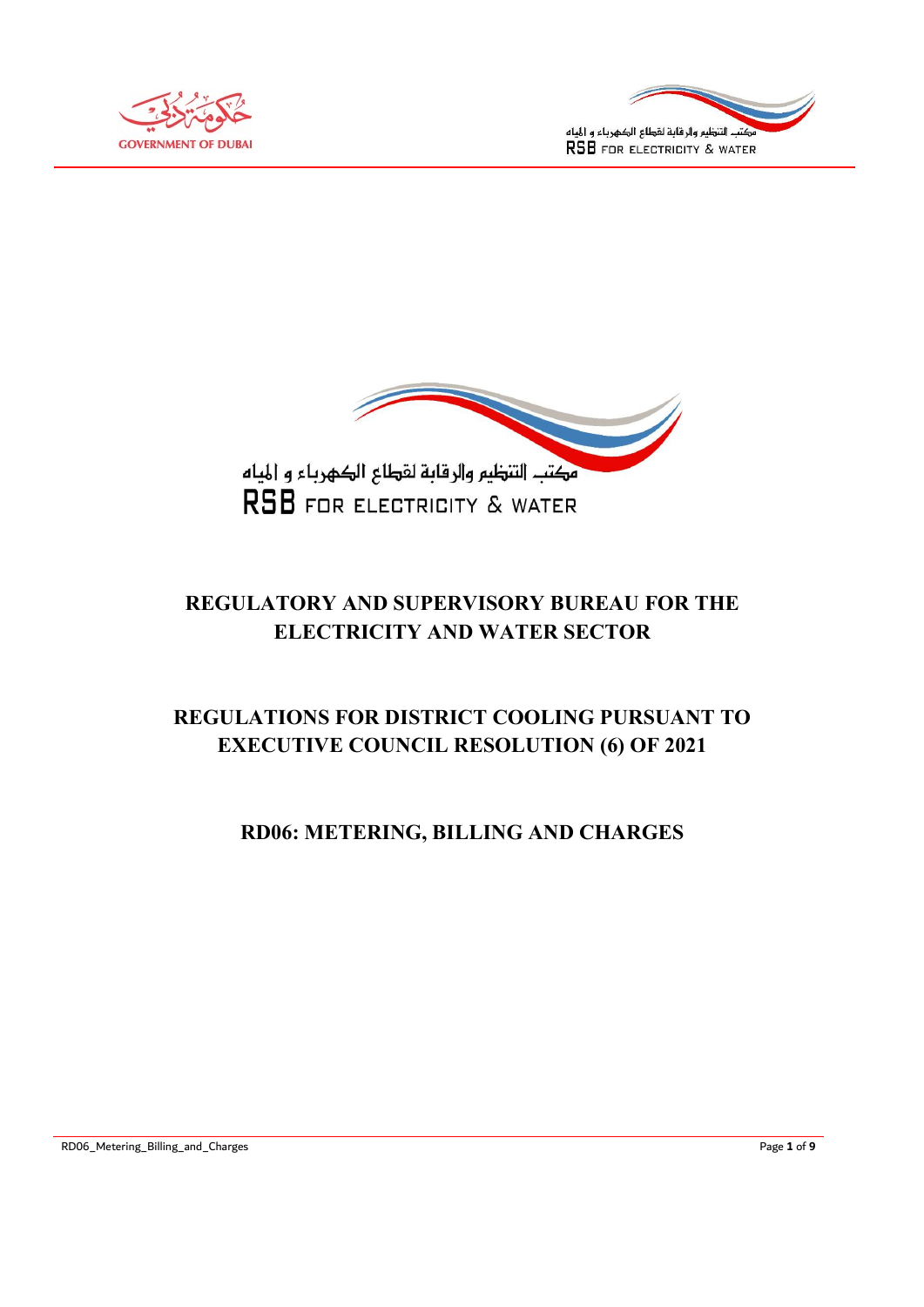



Version History

| <b>ISSUE</b> | <b>MODIFICATION</b> | <b>ISSUED</b> | <b>APPROVED DATE</b> |          |
|--------------|---------------------|---------------|----------------------|----------|
| NO.          |                     |               |                      |          |
| 0.1          | First Issue         | J. Grinnell   | G. Sims              | 31/01/22 |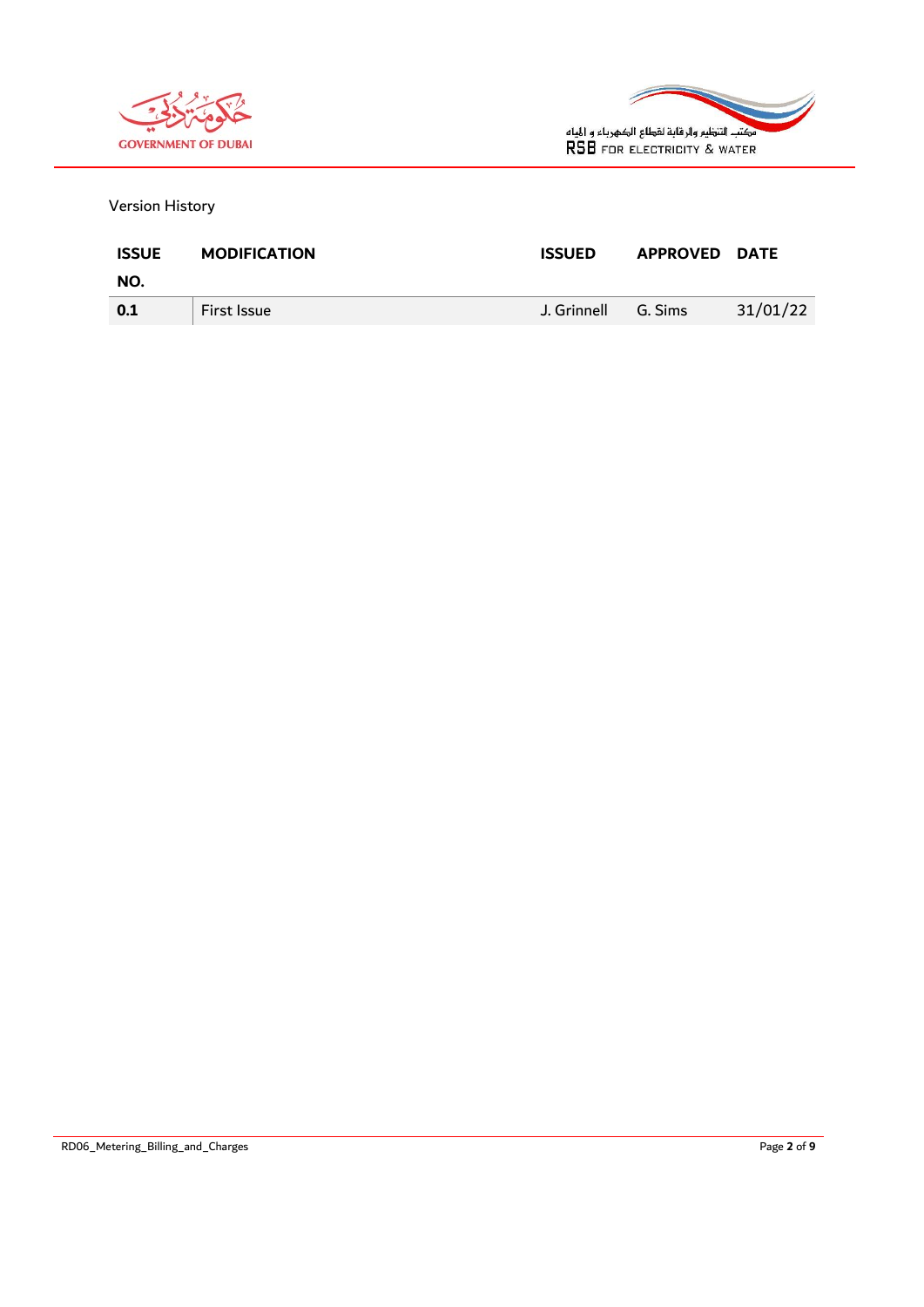



#### 1. Definitions and Interpretation

Billing Service Provider – refers to the District Cooling Service Provider or the Billing Agent as the case may be.

Building – a stand-alone structure comprised of one or more units excluding a single ownership dwelling such as a villa.

Building Manager – means the entity responsible for the administration and operation of the Building and its assets such as the Building HVAC cooling system. This may be the property manager, the Building Owner or in the case of jointly owned properties, any other person approved by RERA.

Master Meter – means an energy meter used for measuring energy transfer from a District Cooling System to a Building.

Capacity Charge – means the annual charge in AED per refrigeration-ton of Contracted Capacity which must be approved by the Council.

Consumption – means the Refrigeration Ton-hours used as measured by the Metering Equipment during a given period.

Consumption Charge – means the charge per refrigeration ton-hour, normally given in AED per TRh and which must be approved by the DSCE.

Contracted Capacity – means the maximum air conditioning cooling capacity measured in Refrigeration Tons, to be made available.

Cooling Capacity – means the instantaneous load being delivered measured in Refrigeration Tons.

Customer – means the beneficiary of a District Cooling Service with whom the relevant service contract is concluded.

District Cooling Services – has the meaning given to it in the Resolution.

District Cooling System – has the meaning given to it in the Resolution.

DSCE – means the Dubai Supreme Council of Energy.

Meter – means a Master Meter or a Sub-Meter.

Penalty Charge – a charge imposed on a Customer for non-conformance with the terms of a Cooling Service Agreement or with the terms of a Billing Services Agreement. Anyone imposing such a penalty charges must have obtained approval for its use by the DSCE.

Refrigeration Ton – means a unit of cooling energy

Resolution – means Executive Council Resolution 6 of 2021 Regulating the Provision of District Cooling Services in the Emirate of Dubai.

RD06\_Metering\_Billing\_and\_Charges **Page 3 of 9** and 2011 12:00 and 2012 12:00 and 2012 12:00 and 2013 12:00 and 2013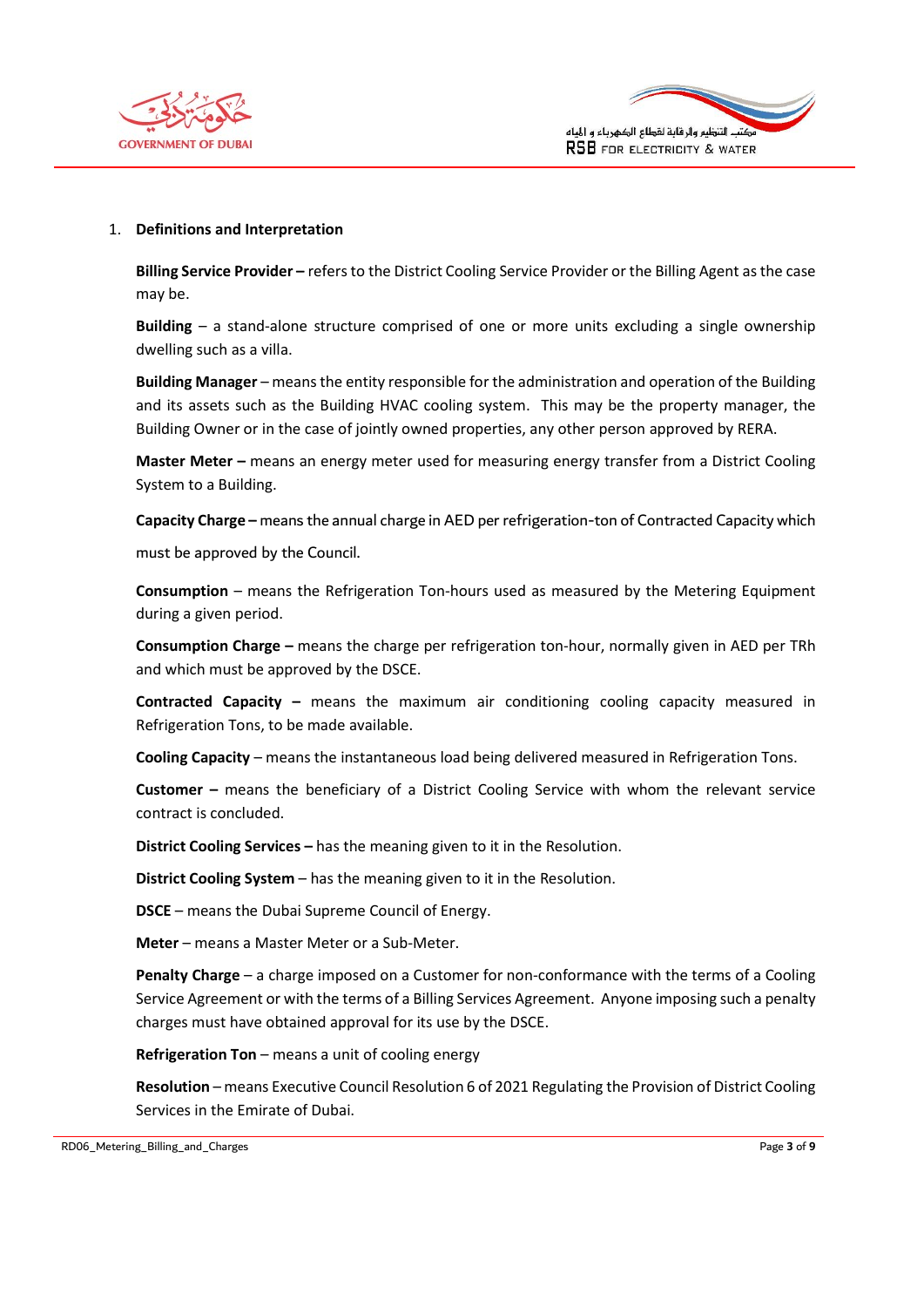



RSB – means the Regulatory and Supervisory Bureau for the electricity and water sector.

Sub-Meter – means an energy meter used for measuring energy transfer from a Billing Service Provider to a Unit.

Unit – means a designated part of a Building recognized on the real property register or a single ownership dwelling such as a residential villa.

#### 2. Scope and Applicability

- a. These regulations have been issued pursuant to the Resolution.
- b. These regulations apply to any Person furnishing, or intending to furnish, District Cooling Services or Billing Services to Customers in the Emirate of Dubai.
- c. The RSB reserves the right to update these regulations from time to time subject to the approval of the DSCE.

## Part 1 - Meters

#### 3. Requirements for Master Meters

- a. All Buildings connected or to be connected to a District Cooling System must be equipped with a Master Meter upon which charges for District Cooling Services are based.
- b. Those Buildings connected to a District Cooling System and without a Master Meter are required to have a Master Meter installed and used for calculating charges on or before 29<sup>th</sup> March 2023. District Cooling Service Providers may only charge for Consumption derived from Master Meter readings after such time.
- c. If the Master Meter fails, or is shown to be faulty in anyway, the District Cooling Service Provider shall procure its repair or replacement.

#### 4. Requirement for Sub-Meters

- a. Where a Building has Sub-Meters installed, the Billing Service Provider shall operate and maintain the Sub-Meters for all Units.
- b. All Sub-Meters that require replacing must be replaced with Sub-Meters that meet the relevant specifications stated in clause 5.
- c. All new Sub-Meters must be installed in common areas to ensure accessibility.
- d. The RSB recommends that Building Managers of existing Buildings furnished with District Cooling Services that are not Sub-Metered consider retrofitting Sub-Meters. If Sub-Meters

RD06\_Metering\_Billing\_and\_Charges **Page 4 of 9** and 2011 12 and 2012 12 and 2012 12 and 2012 12 and 2012 12 and 2013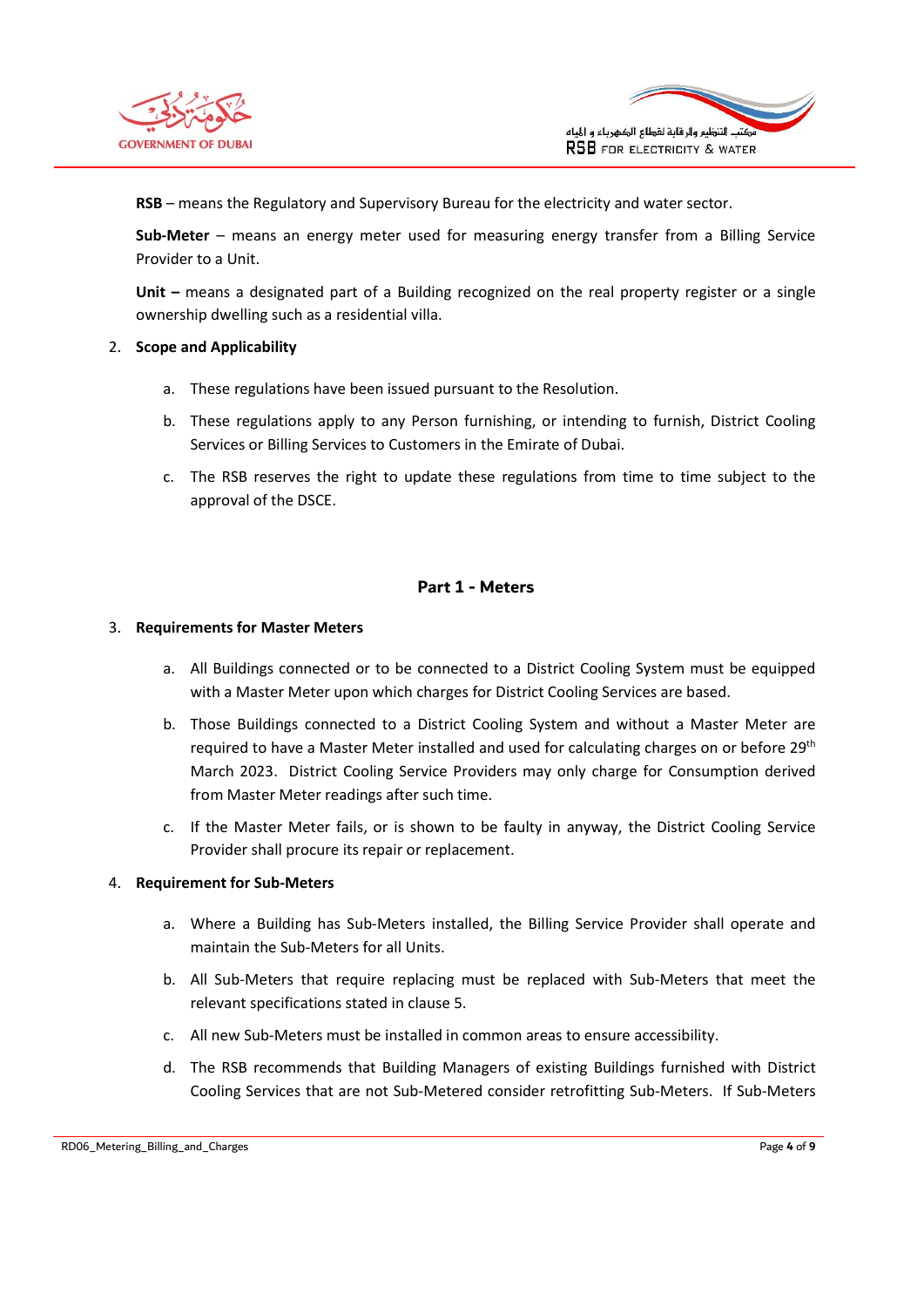



have not been retrofitted within three years of the date this document comes into force, Building Managers should explain why that is the case.

#### 5. Specifications and Accuracy

- a. All Meters installed after the 29<sup>th</sup> March 2023, must have stated accuracy performance ratings and comply with applicable requirements in European Standard EN1434 (part 1-2 and 4-6).
- b. Newly installed Meters must be capable of remote reading.
- c. Meters shall as a minimum, meet the Dubai Building Code (2021) (Section H4.14.4).
- d. All Sub-Meters shall be sealed units to prevent tampering after calibration. The District Cooling Service Provider or Billing Service Provider, as the case may be, is responsible for ensuring Sub-Meters remain sealed and free from tampering.
- e. For all Sub-Meters installed after the date that these Regulations come into effect, isolation valves must be installed to allow for unit isolation as well as removal and replacement of the flow meter.

#### 6. Data

a. The District Cooling Service Provider shall make available to the Building Manager data from the Master Meter including, chilled water supply temperature, chilled water return temperature, flow (in volume per minute or second), load (in kilowatts or Tons) and consumption (in kilowatt-hours or Ton-hours) on an hourly basis.

## 7. Meter maintenance

- a. Periodic inspection and replacement records for Meters shall be maintained by the Billing Service Provider, for a period of at least two (2) years.
- b. Periodic inspection of Meters may be carried out at frequencies determined by the Billing Service Provider. A periodic inspection of the meter can be carried out remotely in the case of smart Meters but must include as a minimum, a check to ensure that:
	- i. Flow is detected and recorded
	- ii. Supply temperature is recorded
	- iii. Return temperature is recorded
	- iv. The calculation of energy transfer is logical and accurate to the meter specifications
	- v. No fault codes have been recorded on the meter
	- vi. At least 90% of the intended data transfer has been successful and the Meter has not failed to transfer data to the relevant reading system on more than six (6) consecutive occasions.
- c. If a Meter fails any of the tests included in the periodic inspection referred to in paragraph (b) of this clause, the Billing Service Provider shall procure its repair or replacement.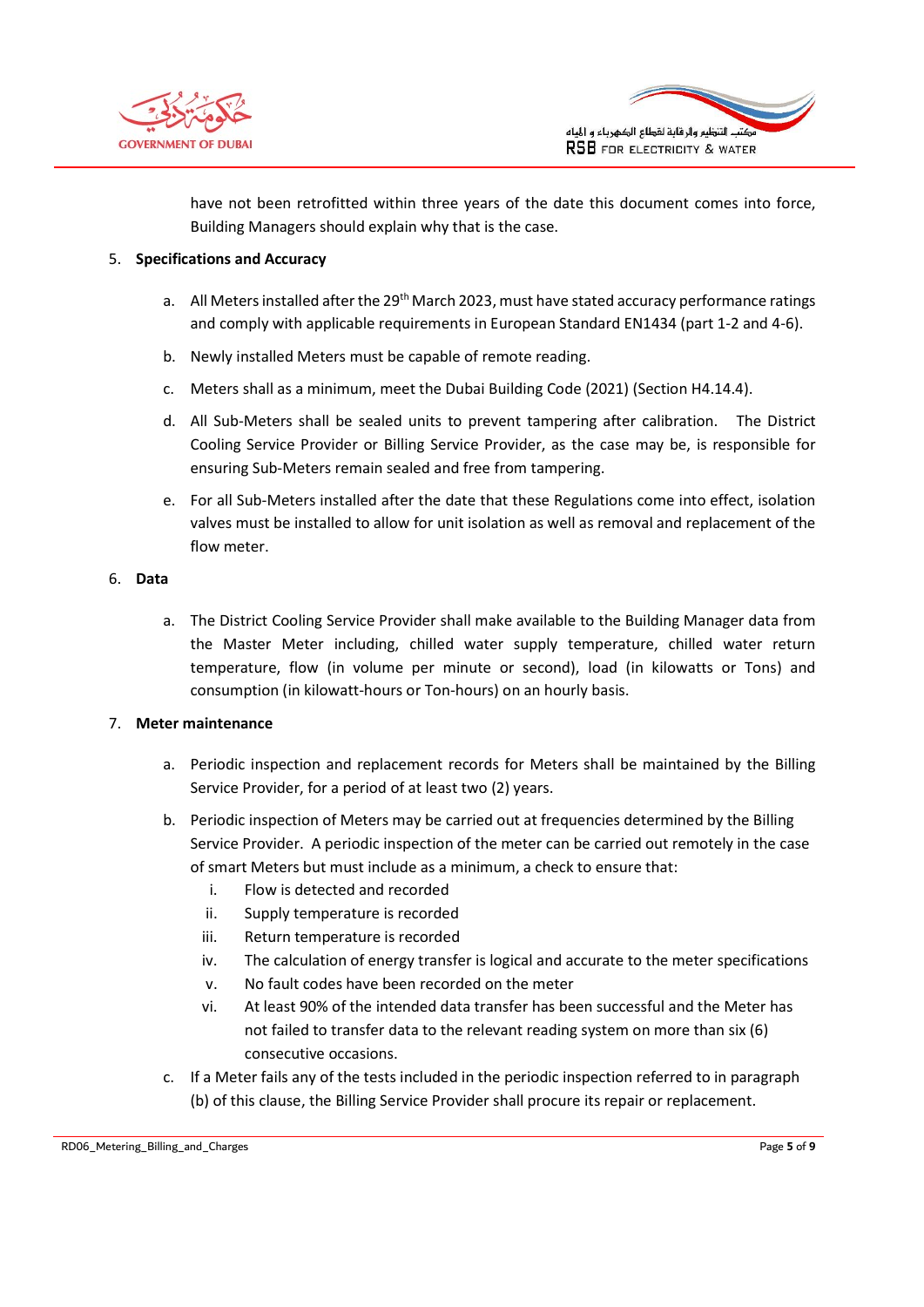



- d. Where a Sub-Meter fails to accurately record Consumption, the Billing Service Provider may, for a maximum of two (2) billing cycles, use the Consumption of the Customer for the same month in the year prior to calculate a Consumption Charge. Where no such Consumption data is available, Consumption may be estimated based on the prior month. If the Billing Service Provider fails to arrange for the repair or replacement of the Sub-Meter within two (2) billing cycles of the fault first being noticed, he may not include Consumption Charges, estimated or otherwise, in any bill until the Sub-Meter is repaired or replaced so that Consumption can be reliably obtained.
- e. If a Customer requests a Master Meter's accuracy to be tested, the Billing Service Provider shall procure that a calibration test is completed by an independent third party. If the Master Meter is found to perform within a 3% tolerance, the Customer shall bear the expense of the test. Otherwise, the Billing Service Provider shall be liable for the cost of such test.

# Part 2 - Billing

- 8. All billing material must be made available in both the English and Arabic language, must be issued monthly and must contain:
	- a. General details
		- i. Name of District Cooling Service Provider or Billing Service Provider
		- ii. Customer Name and account number
		- iii. Meter serial number
		- iv. Contracted Capacity in Tons
		- v. Billing period
		- vi. Cooled space in m<sup>2</sup>
		- vii. Invoice Date
		- viii. Due Date
	- b. Energy Consumption
		- i. Date and value of previous meter reading
		- ii. Date and value of current meter reading
		- iii. Consumption during the billing period in MWh or kWh, and TRh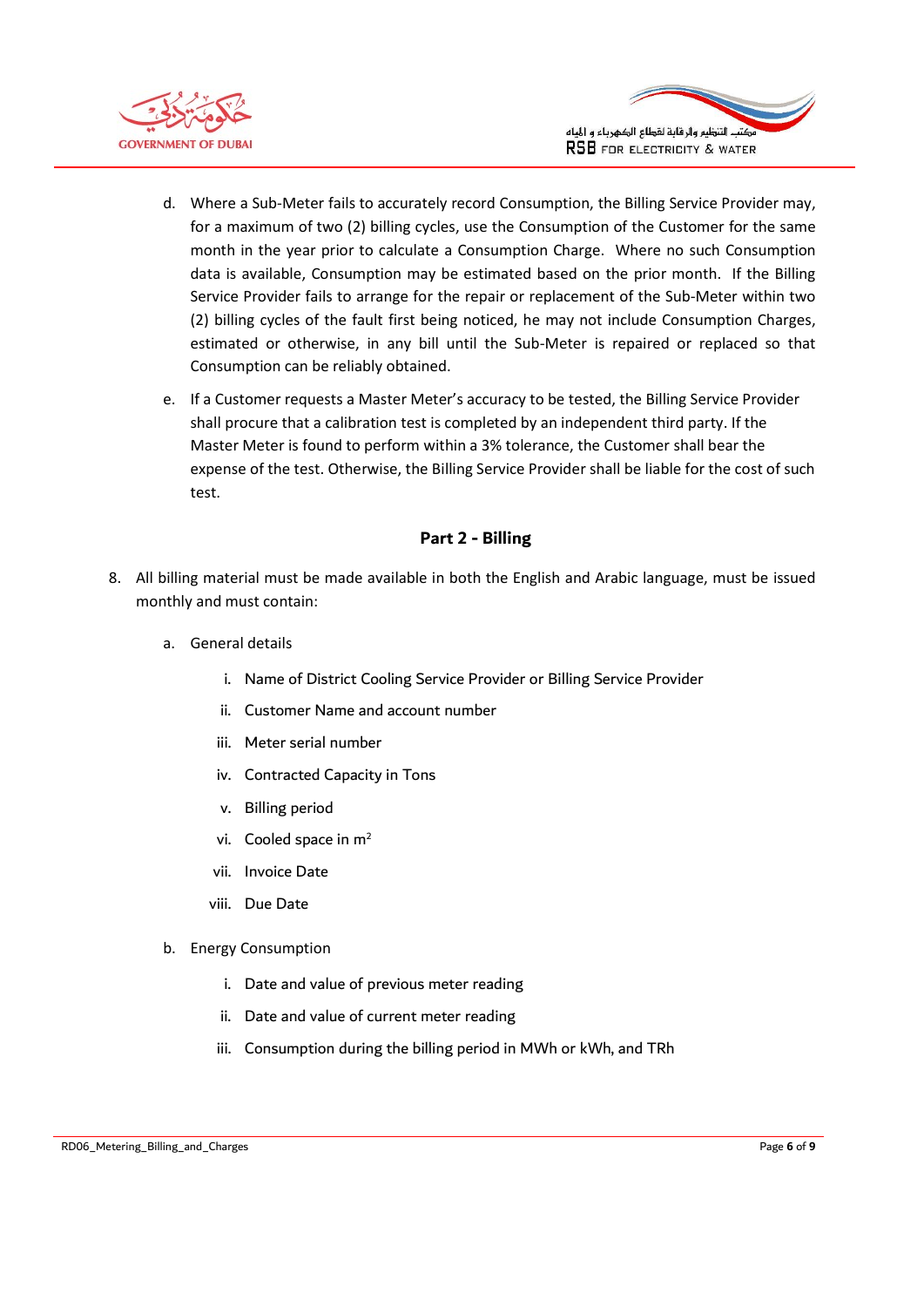



- iv. If the bill is based on an estimated Consumption value, parts ii, iii, and iii above must be postfixed with an "E" next to the value and a key must be provided to make clear that the bill is estimated.
- c. Other information
	- i. Energy saving tips to inform the Customer how to go about reducing his or her energy Consumption including a comparison of consumption against other similar Units.
	- ii. Monthly Consumption trends charted since the start of the contract.
	- iii. Contact information for enquiries. As a minimum phone and email details must be provided
	- iv. A chart of the chilled water supply and return temperatures accurate to hourly intervals, together with the contractual chilled water supply temperature for the Building.
	- v. A chart of the Cooling Capacity delivered accurate to hourly intervals, together with the Contracted Capacity.
	- vi. The difference between the supply and return temperatures (the measured Delta T) on an hourly basis for the unit concerned and the building.
- d. Tariffs that are approved by the DSCE such as
	- i. Contracted Capacity tariff (AED/TR/yr)
	- ii. Consumption tariff (AED/TRh)
	- iii. DEWA Surcharge tariff (AED/TRh)
	- iv. Metering service tariff (AED/month)
- e. Charges
	- i. Contracted Capacity Charge (AED)
	- ii. Consumption charge (AED)
	- iii. DEWA Surcharge (AED)
	- iv. Metering charge (AED)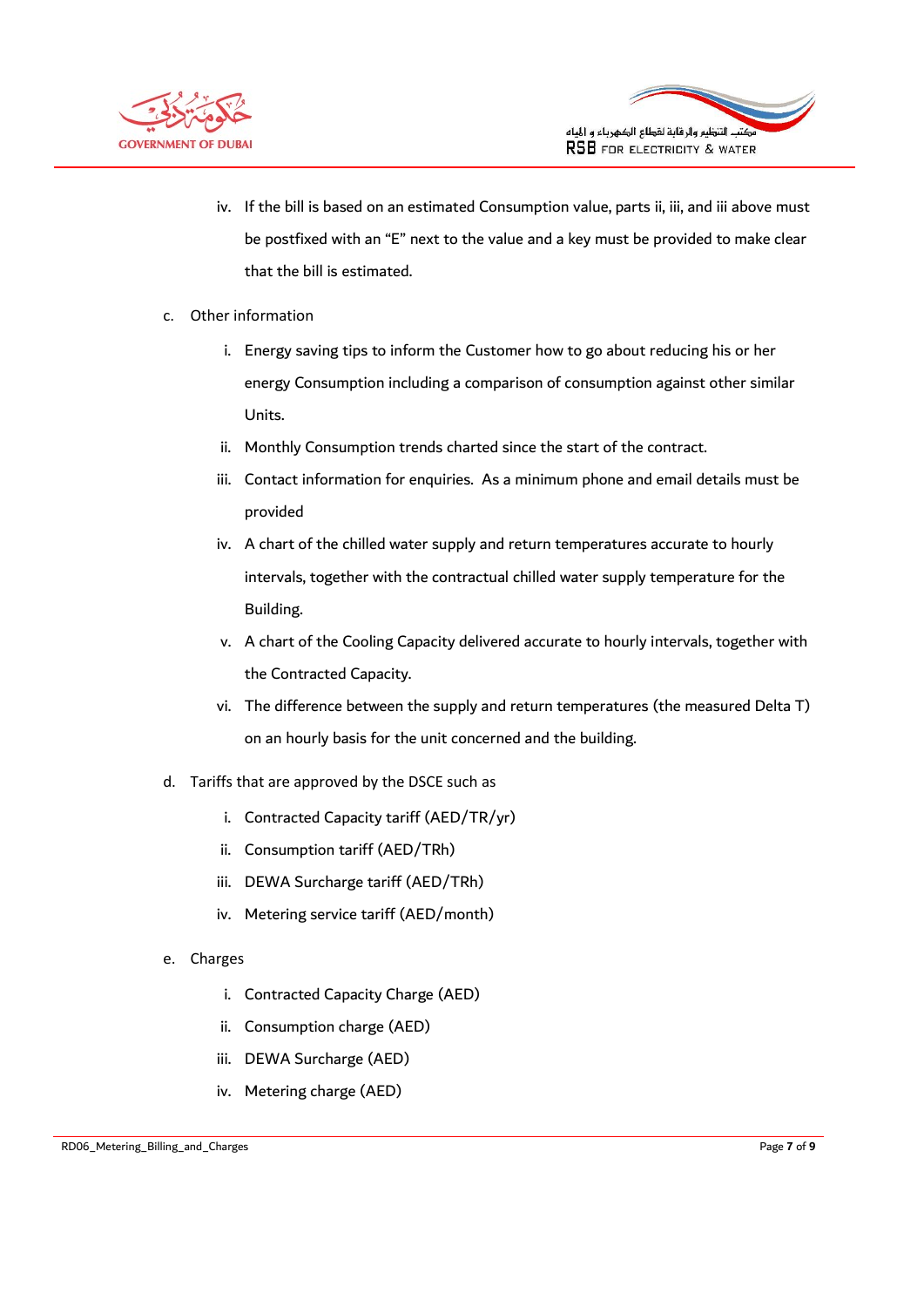



- v. Total current month charge (AED)
- vi. Previous balance (AED)
- vii. Total Amount Due (AED)

## 9. Billing for Common Area(s) Capacity and Consumption

Capacity Charges and Consumption Charges incurred to service Common Area(s) must be billed directly to the District Cooling Service Provider's Customer and may not be redirected to Unit occupants by Billing Agents. Under no circumstances may these charges be redistributed to occupants of Units within the Building unless such redistribution is via the service charge.

#### 10. Retrospective billing

After the first bill has been issued, Billing Service Providers may not retrospectively issue bills for District Cooling Services or for Billing Services, more than four months in arrears, unless those services have been previously billed and the charges are carried forward due to Customer non-payment.

#### 11. Meter tampering

If it can be shown to the RSB's reasonable satisfaction, that the Customer has tampered with the Meter with the intention of avoiding or reducing Consumption Charges, or to reconnect a supply, the Billing Service Provider may include a tampering penalty charge so long as such penalty charge has first been approved by the DSCE.

## 12. Information Sharing

The Billing Agent must store and make available to the RSB on request:

- a. All data collected from Master Meters and Sub-Meters prior to any adjustments being made.
- b. Justification of any difference between the aggregate Consumption of the Sub-Meters with the Consumption measured by the Master Meter,
- c. Monthly Consumption per square metre for each Building,
- d. Average Delta T from each Unit and average Delta T of the same Building.

The Billing Agent should be familiar with the Building's other heat loads (such as the Common Areas, fresh air systems) to justify any differences.